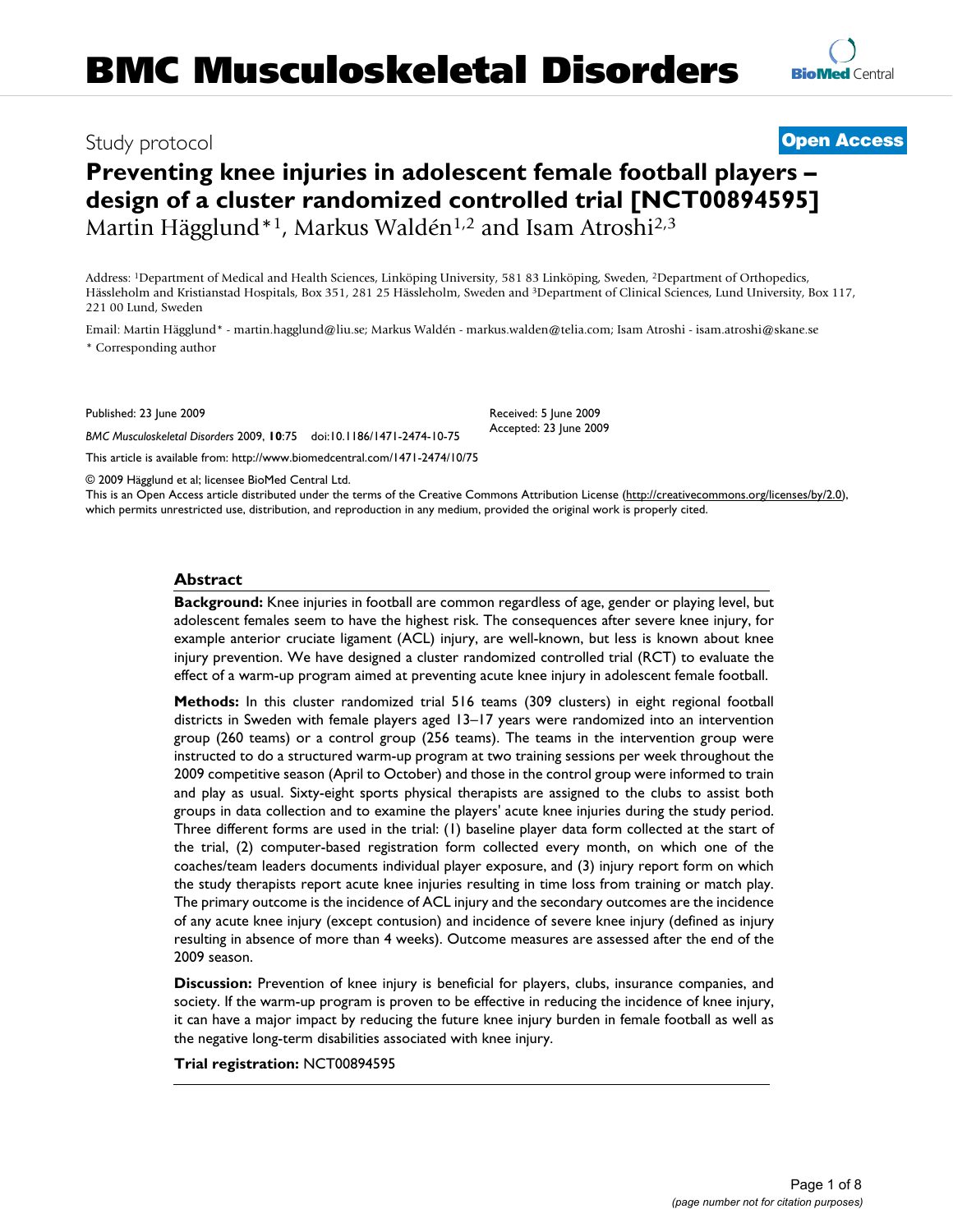## **Background**

Football is the most popular sport worldwide. Unfortunately, football-related knee injuries are common and constitute a serious problem regardless of the playing level. The injury that draws most attention is the anterior cruciate ligament (ACL) injury. This injury usually causes long absence from football and may even force some players to give up their career [1]. ACL injury is also associated with an increased risk of new knee injury [2,3], as well as long-term medical disability related to osteoarthritis [4,5].

There are, however, only few investigated risk factors for ACL injury in football. First, many studies have shown a higher incidence among female than male players [6]. Second, low age is a risk factor for female players and the risk seems to be highest during the late pubertal or first postpubertal years [7]. Third, match play is associated with a considerably higher risk of ACL injury compared to training [8-11]. Several other potential risk factors, for example anatomical and biomechanical factors, have repeatedly been discussed in the literature, but lack scientific evidence [12]. Recently, it has been speculated that a high match frequency as well as match play at senior level could be a risk factor among female adolescent football players [1], but evidence for such a relationship is currently lacking.

Several studies have been conducted with the aim of preventing serious knee injuries and/or ACL injuries in female football [13-20]. However, only two of these studies have shown that the risk of ACL injury can be reduced using a comprehensive warm-up program [13,16]. In one study, the injury risk may actually have been increased in the group allocated to balance board training [20]. Unfortunately, many of the studies have serious methodological limitations, such as having few included participants or high drop-out rates resulting in low statistical power [14,15,17,20]. Furthermore, the studies commonly do not account for true exposure (playing time) resulting in a less accurate estimation of the actual injury risk [13-17]. Finally, another well-known problem is a poor compliance with the intervention [19], probably due to very ambitious programs taking too much time from the ordinary football training.

A structured warm-up program specifically developed for youth and adolescent team sports has been recently introduced in Sweden (Knäkontroll, SISU Idrottsböcker©, Sweden, 2005). This commercially available program contains six exercises focusing on neuromuscular knee control and core stability and is intended to be administrated by coaches. The effectiveness of the program in reducing the incidence of knee injury has, however, not been evaluated. The purpose of the present study is to conduct a cluster randomized controlled trial (RCT) evaluating the effectiveness of the program in adolescent female football players. Our hypothesis is that the structured warm-up program reduces the incidence of ACL injury as well as the incidence of any acute knee injury (except contusion) and severe knee injury (defined as injury resulting in absence of more than 4 weeks).

## **Methods**

## *Study design and definitions*

The study is a two-armed RCT designed in accordance with the CONSORT statement guidelines [21]. The definitions follow the international guidelines for football injury research published recently (Table 1) [22,23]. The study was registered in ClinicalTrials.gov at the start of the study<http://clinicaltrials.gov>.

## *Club recruitment*

Eight regional districts of the Swedish Football Association (FA) located in the south and middle of Sweden were invited to participate in the study being carried out during the 2009 campaign. Leading officials from the selected districts were contacted by telephone in August 2008 and all agreed to support club recruitment to the study. Only female players aged 13–17 years (born 1992 to 1996) were eligible for inclusion in the study. Clubs were informed about the trial by advertisement on the websites of each regional district and through invitational e-mails and letters in December 2008. Club enrolment registries for the 2009 season were obtained for the U-14 to U-18 series from all districts in February 2009 and the coaches of all eligible teams were contacted by the authors (MH and MW). Some coaches of teams belonging to the senior league systems responded to the invitation and these teams were included if the squads consisted mainly of adolescent girls in the age groups eligible for study. Teams that did not respond to the invitation or declined participation, those that had less than two scheduled training sessions per week, and those already using the structured warm-up program or a similar preventive program were not included in the study.

## *Randomization*

All clubs (516 teams) that agreed to participate were randomized into an intervention or control group (Figure 1). All teams from the same club were assigned to the same group. The computer-generated cluster randomization was performed by one of the authors (IA) who is not involved in the intervention.

## *Study therapist education*

Physical therapists were recruited to the study to educate the coaches and assist the clubs with data collection. The study therapists were members of the Swedish Society of Football Physical Therapists or the Swedish Society of Sports Medicine. A 3-hour educational meeting for the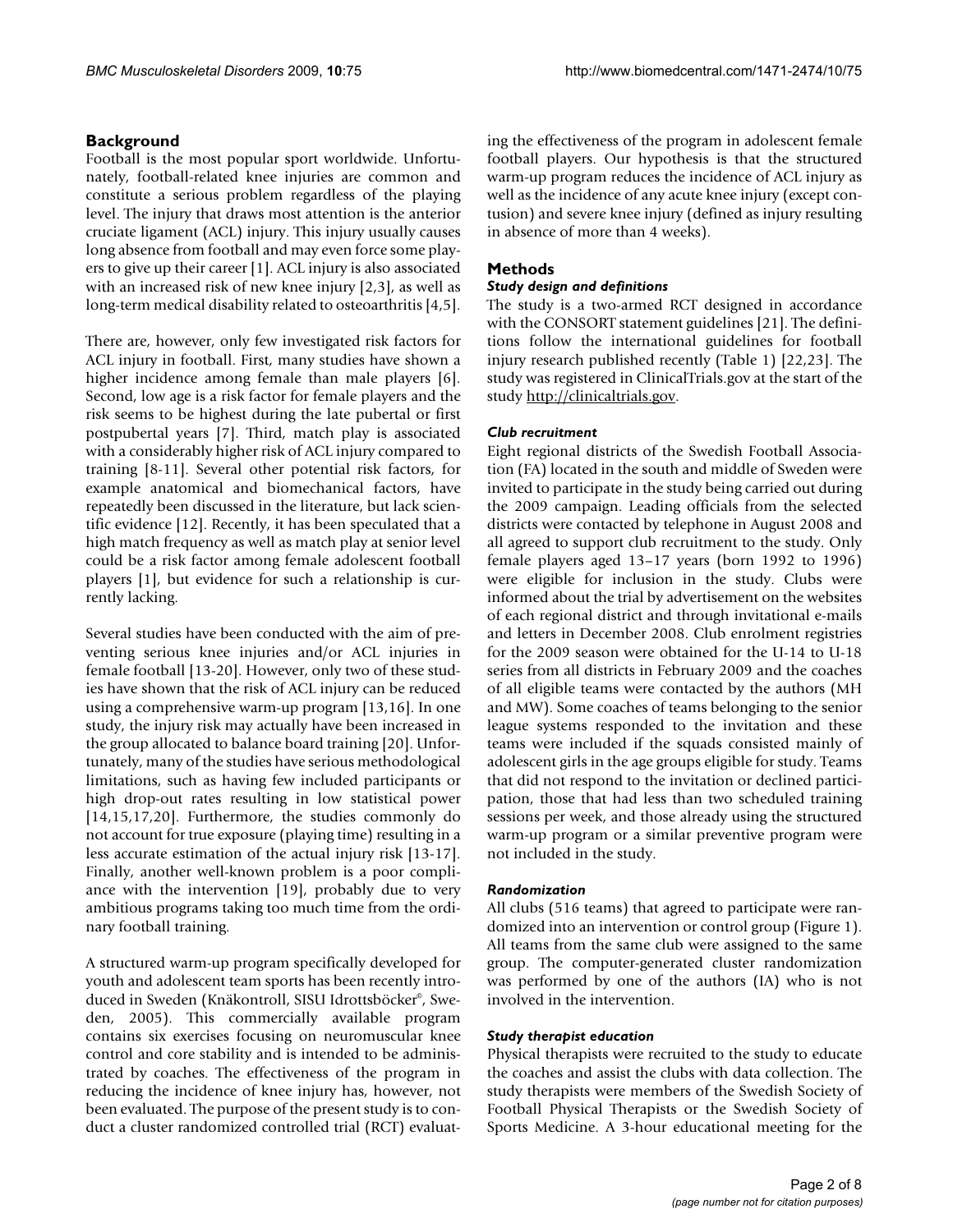| Term                   | <b>Definition</b>                                                                                                                                                                                    |
|------------------------|------------------------------------------------------------------------------------------------------------------------------------------------------------------------------------------------------|
| Activity               | Scheduled training session or match carried out with the player's own or another team.                                                                                                               |
| Training session       | Team training that involved physical activity under the supervision of the team coach.                                                                                                               |
| Match                  | Friendly or competitive match against another team.                                                                                                                                                  |
| Acute knee injury      | Injury to the knee joint with sudden onset and known cause, excluding contusions, leading to a player being unable to<br>fully participate in future training or match play (i.e. time loss injury). |
| Sprain                 | Acute injury to ligament or joint capsule.                                                                                                                                                           |
| Meniscus lesion        | Acute injury to the medial or lateral meniscus (verified by MRI or surgery).                                                                                                                         |
| Cartilage lesion       | Acute injury to the articular cartilage (verified by MRI or surgery).                                                                                                                                |
| Bone marrow lesion     | Acute injury to the bone marrow including occult fractures (verified by MRI).                                                                                                                        |
| Fracture               | Acute injury to the bone (verified by plain X-ray).                                                                                                                                                  |
| <b>Dislocation</b>     | Acute partial or complete dislocation of the patellofemoral joint or the knee joint.                                                                                                                 |
| Re-injury              | Injury of the same type and to the same site as a previous injury the player had sustained in her career.                                                                                            |
| Early recurrent injury | Re-injury within two months of return to full participation after the index injury.                                                                                                                  |
| Late recurrent injury  | Re-injury more than two months after return to full participation from the index injury.                                                                                                             |
| Injury severity        | Time elapsed from injury to full participation (days).                                                                                                                                               |
| Minimal injury         | Injury causing I-3 days absence from training and match play.                                                                                                                                        |
| Mild injury            | Injury causing 4–7 days absence from training and match play.                                                                                                                                        |
| Moderate injury        | Injury causing 8-28 days absence from training and match play.                                                                                                                                       |
| Severe injury          | Injury causing >28 days absence from training and match play.                                                                                                                                        |
| Injury mechanism       |                                                                                                                                                                                                      |
| Contact injury         | Injury resulting from contact with another player or object, but not the surface.                                                                                                                    |
| Non-contact injury     | Injury not resulting from contact with another player or object.                                                                                                                                     |
| Injury incidence       | Number of injuries per 1000 player-hours.                                                                                                                                                            |

#### **Table 1: Operational definitions used in the study.**

MRI: Magnetic Resonance Imaging

study therapists was held by the authors (MH and MW) in November 2008. The meeting consisted of a presentation of the theoretical background to knee injury epidemiology in female adolescents and description of the study design followed by a practical education in the program given by an experienced supervisor. The participating therapists also received a specific manual describing the study methodology in detail as well as the tasks associated with the study. A few therapists, who were not yet recruited at the time of the educational meeting, received the same information on a later occasion before the start of the study. A total of 68 therapists accepted to participate in the trial.

#### *Coach education*

All randomized teams were invited to regional instructional meetings held by the authors (MH and MW) before the start of the trial. In the intervention group, one coach or team leader from each club together with one player ("team captain") took part in a 3-hour meeting. Knee injury epidemiology in female adolescents, the study design and the data collection procedures were presented. This theoretical session was followed by a practical education in the structured warm-up program given by the study therapists. Each coach/team leader received a CD and a leaflet describing the warm-up exercises. In addition, they received a study manual describing the methodology, operational definitions and data collection procedures. The manual contains several examples of how to fill in the study forms. Coaches or team leaders that could not attend the educational meetings were sent the same theoretical session as a slide show presentation and received the practical education by their study therapists before the start of the trial.

Coaches of clubs assigned to the control group received a one-hour lecture about study background and methodology as well as the study manual but were informed to train and play as usual throughout the season. They were also informed that if the study shows that the warm-up program is successful in preventing knee injuries they will be offered the same practical education of the exercises before the start of the 2010 season.

#### *Intervention*

The structured warm-up program (Knäkontroll, SISU Idrottsböcker©, Sweden, 2005) was developed for youth and adolescent team sports and is intended to be administrated by coaches. It was designed by experienced physical therapists involved in the medical organisations of the Swedish Football Association (FA) in collaboration with the Swedish Handball Federation, the Swedish Basketball Federation and the Swedish Floorball Federation. It contains six exercises focusing on neuromuscular knee control and core stability: (1) one-legged knee squat, (2) pelvic lift, (3) two-legged knee squat, (4) the bench, (5) the lunge, and (6) jump/landing (Table 2). Each exercise is subdivided into four steps of progressing difficulty (A to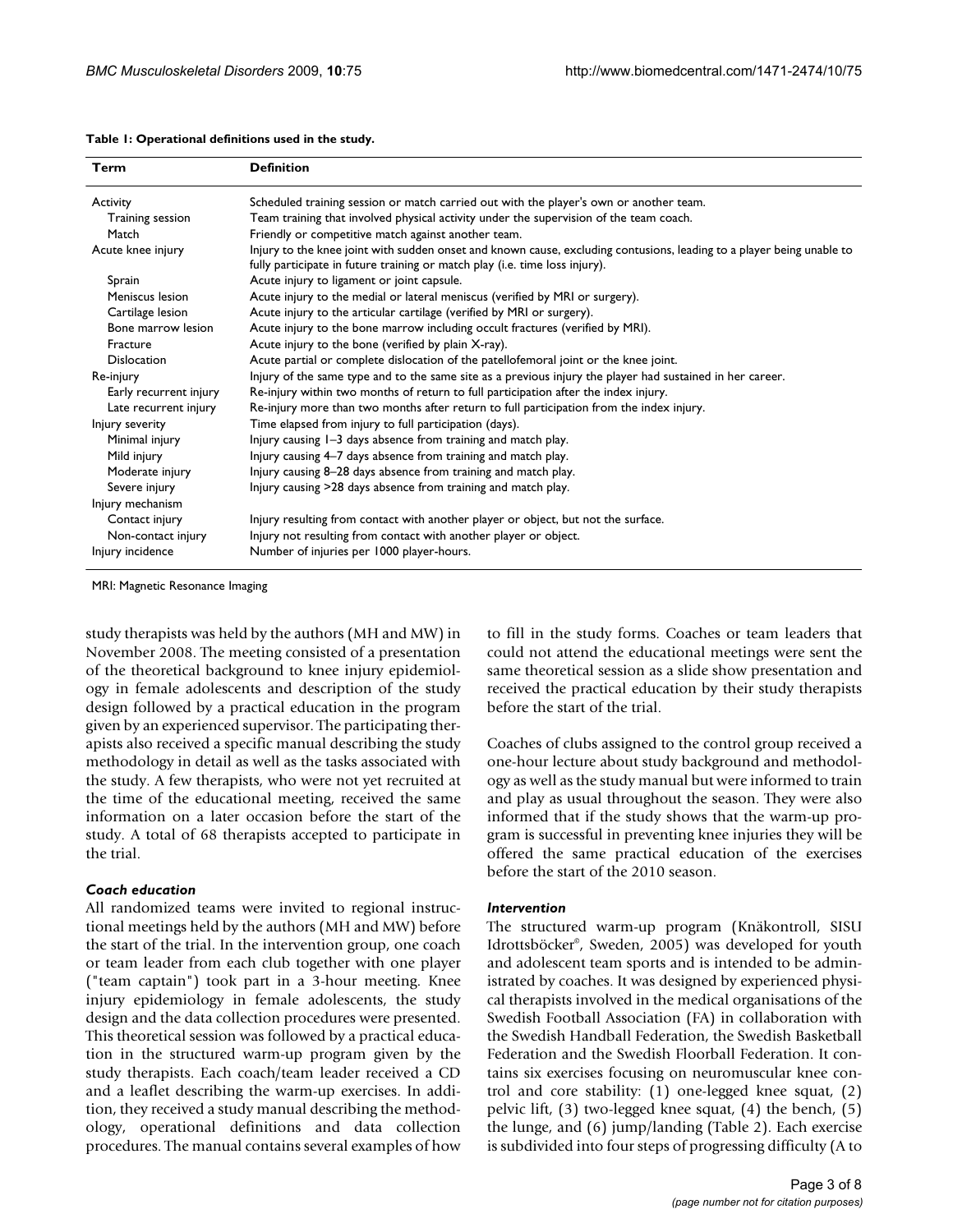

Flow of teams and clusters **Figure 1** (all teams from the same club are assigned to the same cluster) through the trial **Flow of teams and clusters (all teams from the same club are assigned to the same cluster) through the trial**.

D) and each association/federation adjusted the progression of the exercises to be sport-specific. In addition, a pair-exercise was developed for intermittent use with the aim of making the training more varying and fun (Table 2). The structured warm-up program is commercially available on a CD with a corresponding leaflet describing the execution and purpose of each exercise.

The clubs assigned to the intervention group were instructed to perform the exercises during the warm-up at two training sessions per week throughout the entire 2009 competitive season. The exercises are preceded by 5 minutes of low-intensity running and take about 10–15 minutes to complete after familiarization. Coaches and players are encouraged to watch each other closely and give feedback about the execution of exercises. All players start on the first level of difficulty (A) and the coach clears each player's progress to the next level when she performs the exercise with good control, mainly focusing on core stability and proper knee alignment.

## *Data collection*

Data is collected during the competitive season from April until the end of the season in October (approximately 7 months). At the start of the study, a baseline form containing information about name, social security number, stature, body mass, menarche, family history of ACL injury, and the player's previous knee injuries and any current complaints is filled in by the player and parents/guardians. During the season, individual player exposure for each training session and match is reported by a coach or team leader on a computer-based registration form that is e-mailed to the research centre monthly. If a player has additional exposures outside the team, such as training or match play with a national team or with a senior team of the club, these are also registered on the exposure form. If a player sustains an acute knee injury during football training or match, the coach contacts the study therapist assigned to the club for evaluation of the injury. All acute knee injuries, except contusions, resulting in absence from play (time loss) are documented soon after the event by the study therapist on a standardized injury report form. If a severe knee injury is suspected, the player can be either advised to visit the nearest emergency department or referred to a study physician involved in the study. One physician experienced in diagnosing knee injuries is assigned to each regional district to assist the study therapists in the evaluation of severe knee injury. All players sustaining possible first-time ACL injuries (based on history and/or clinical examination) will be routinely examined with magnetic resonance imaging (MRI) by the study physicians to verify the diagnosis and to evaluate associated injuries. Suspected re-ruptures or secondary intraarticular injuries in knees with a previously reconstructed ACL will be assessed individually according to best practice. Injuries occurring at school, in other sports or during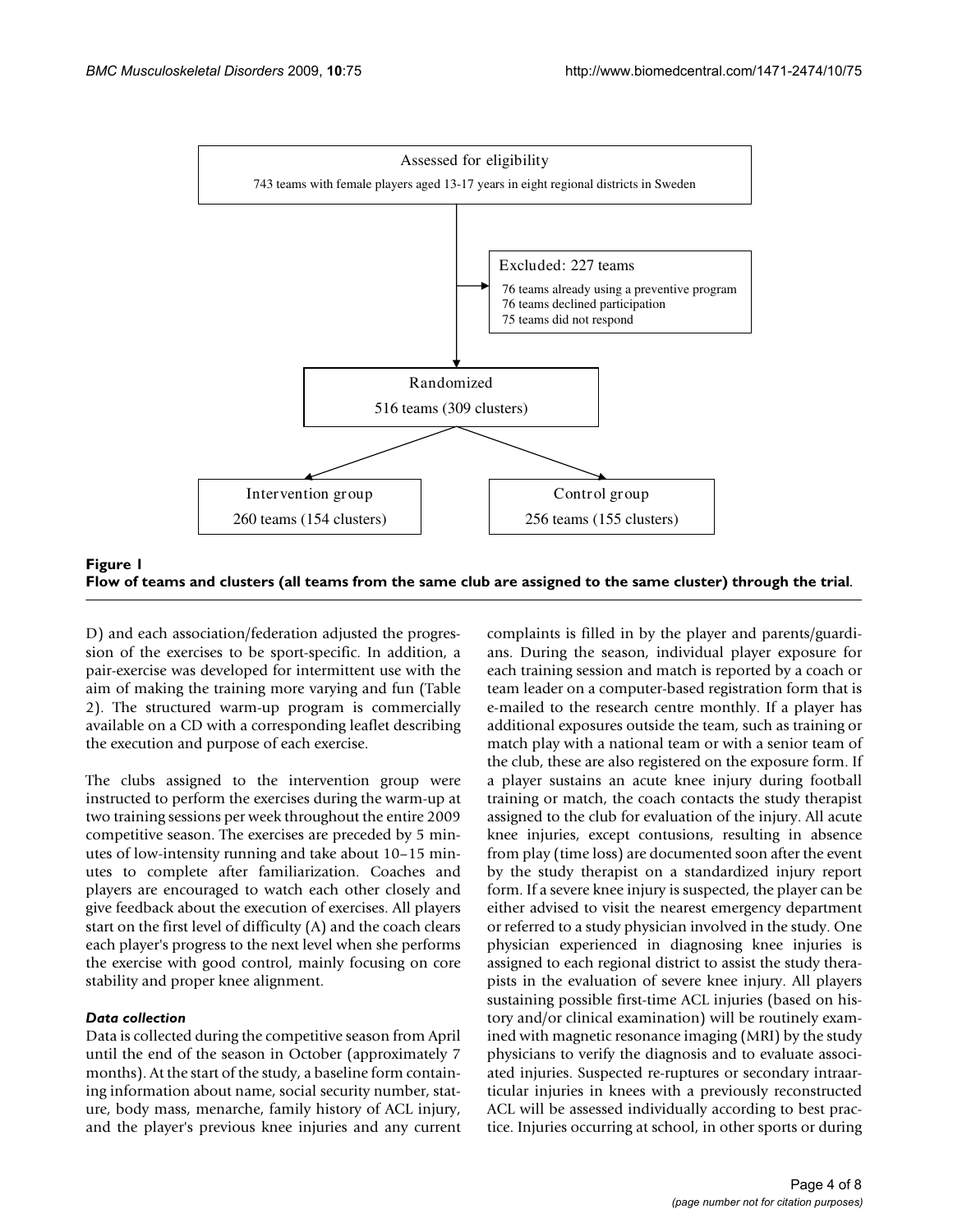| <b>Exercise</b>          | <b>Instructions</b>                                                                                                                                                                                                                                                   | <b>Repetitions or duration*</b> |  |
|--------------------------|-----------------------------------------------------------------------------------------------------------------------------------------------------------------------------------------------------------------------------------------------------------------------|---------------------------------|--|
| 1. One-legged knee squat | Slow movement with a smooth turn. Keep the pelvis in a horizontal position. Non-<br>supporting foot held in front of the body with slightly flexed hip and knee.                                                                                                      |                                 |  |
| Level A                  | Hands on the hips.                                                                                                                                                                                                                                                    | $3 \times 8 - 15$               |  |
| Level B                  | Hold a ball over the head with straight arms.                                                                                                                                                                                                                         | $3 \times 8 - 15$               |  |
| Level C                  | Hands on the hips. Mark with the non-supporting foot just above the ground at the 12-<br>02-04-06 o'clock positions.                                                                                                                                                  | $3 \times 5$                    |  |
| Level D                  | Bend down while holding a ball and let the ball touch the ground outside the supporting<br>foot. Make a diagonal movement upwards and raise the ball over the head with straight<br>arms on the contralateral side.                                                   | $3 \times 8 - 15$               |  |
| Pair-exercise            | Teammate stands slightly oblique in front of you. Hands on the hips and press a ball<br>between the lateral sides of the feet of the non-supporting legs.                                                                                                             | $3 \times 5 - 10$               |  |
| 2. Pelvic lift           | Supine position. Lift the pelvis from the ground while keeping the back straight.                                                                                                                                                                                     |                                 |  |
| Level A                  | Both feet on the ground and hands across the chest.                                                                                                                                                                                                                   | $3 \times 8 - 15$               |  |
| Level B                  | One foot on the ground and the contralateral leg flexed in the hip and knee<br>approximately 90 degrees with both hands on the knee.                                                                                                                                  | $3 \times 8 - 15$               |  |
| Level C                  | One foot on a football and the contralateral leg flexed in the hip and knee approximately<br>90 degrees with the arms on the ground alongside the body for support.                                                                                                   | $3 \times 8 - 15$               |  |
| Level D                  | One foot on the ground and the other in the air. Keep the upper arms on the ground for<br>support with the elbows flexed 90 degrees. Push away the supporting foot and land on<br>the contralateral foot.                                                             | $3 \times 8 - 15$               |  |
| Pair-exercise            | Teammate stands with flexed knees and supports the heel of one of your feet in her<br>hands. Hands across the chest and lift the pelvis.                                                                                                                              | $3 \times 8 - 15$               |  |
| 3. Two-legged knee squat | Slow movement with a smooth turn. Keep the back in a straight position. Feet shoulder-<br>wide apart with the soles in contact with the ground at all times during the squat.                                                                                         |                                 |  |
| Level A                  | Hold a ball in front of the body with straight arms.                                                                                                                                                                                                                  | $3 \times 8 - 15$               |  |
| Level B                  | Hands on the hips.                                                                                                                                                                                                                                                    | $3 \times 8 - 15$               |  |
| Level C                  | Hold a ball over the head with straight arms.                                                                                                                                                                                                                         | $3 \times 8 - 15$               |  |
| Level D                  | Same as Level C, but continue the movement and rise up on the toes after returning to<br>the starting position. Stay briefly in that position with good control.                                                                                                      | $3 \times 8 - 15$               |  |
| Pair-exercise            | Teammate stands next to you approximately 1 meter away, face opposite directions.<br>Hold a ball between you with one hand and the other hand on the hip. Apply slight<br>pressure on the ball while performing the knee squat.                                       | $3 \times 8 - 15$               |  |
| 4. The bench             | Lift the body and keep it in a straight line.                                                                                                                                                                                                                         |                                 |  |
| Level A                  | Prone position. Support on the knees and on the lower arms with the elbows kept under<br>the shoulders.                                                                                                                                                               | 15-30 seconds                   |  |
| Level B                  | Same as Level A but with support on the tip of the feet.                                                                                                                                                                                                              | 15-30 seconds                   |  |
| Level C                  | Same as Level B, but move the foot to the side and back to the starting position.<br>Alternate sides.                                                                                                                                                                 | 15-30 seconds                   |  |
| Level D                  | Lie sideways with support on the foot and the lower arm with the elbow kept under the<br>shoulder and the other hand on the hip. Lift the hip off the ground and stay briefly in that<br>position with good control before slowly returning to the starting position. | $3 \times 5 - 10$               |  |
| Pair-exercise            | Teammate stands behind you and holds your feet or lower legs. Lift the body and walk<br>forward by using the hands on the ground.                                                                                                                                     | 15-30 seconds                   |  |
| 5. The lunge             | Take a step with a marked knee lift and a soft landing.                                                                                                                                                                                                               |                                 |  |
| Level A                  | Hands on the hips. Move forward with each step.                                                                                                                                                                                                                       | $3 \times 8 - 15$               |  |
| Level B                  | Hold a ball in front of the body with straight arms. Rotate the upper body while stepping<br>forward and position the ball laterally of the front leg. Move forward with each step and<br>alternate sides.                                                            | $3 \times 8 - 15$               |  |
| Level C                  | Hold a ball over the head with straight arms. Perform a forward lunge and push back<br>with the front leg and return to the starting position.                                                                                                                        | $3 \times 8 - 15$               |  |
| Level D                  | Hold a ball in front of the body with straight arms. Perform a sideway lunge and return<br>to the starting position.                                                                                                                                                  | $3 \times 8 - 15$               |  |
| Pair-exercise            | Teammate stands in front of you 5-10 meters away. Perform a forward lunge while<br>making a throw-in with a ball.                                                                                                                                                     | $3 \times 8 - 15$               |  |
| 6. Jump/landing          | Make a jump with a soft landing. Stay briefly in the landing position.                                                                                                                                                                                                |                                 |  |
| Level A                  | Stand on one leg with the knee slightly bent and hands on the hips. Make a short forward                                                                                                                                                                              | $3 \times 8 - 15$               |  |
| Level B                  | jump and land on the same foot. Jump backwards to the starting position.<br>Stand on two legs shoulder-wide apart with the hands on the back. Make a sideways                                                                                                         | $3 \times 8 - 15$               |  |
|                          | jump and land on one foot. Alternate sides.                                                                                                                                                                                                                           |                                 |  |
| Level C                  | Take a few quick steps on the same spot and make a short jump straight forward landing<br>on one foot.                                                                                                                                                                | $3 \times 5$                    |  |

#### **Table 2: The structured warm-up program used in the intervention group**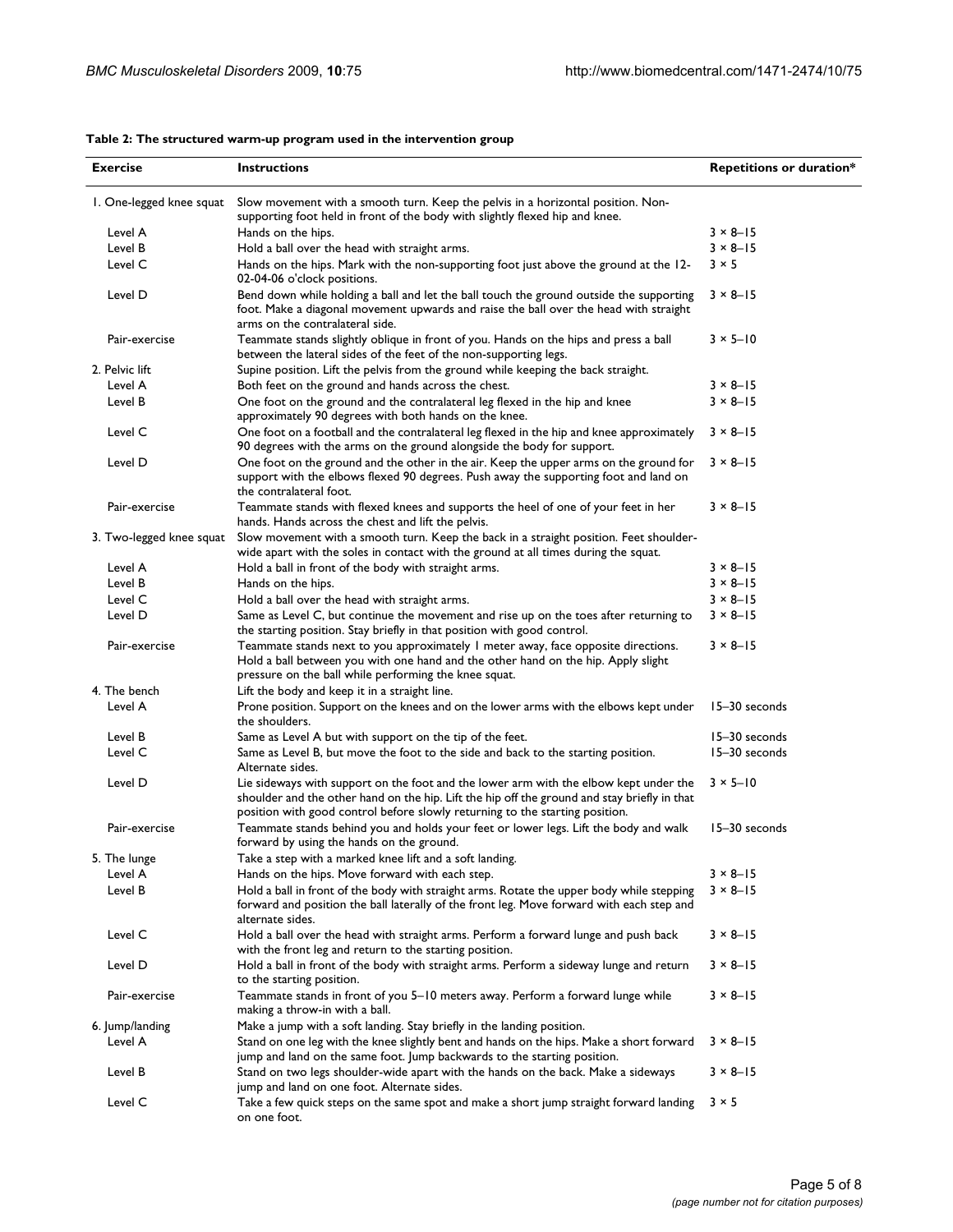|               | .                                                                                                                                     |                   |
|---------------|---------------------------------------------------------------------------------------------------------------------------------------|-------------------|
| Level D       | Same as level C, but change direction and jump to one side (90 degrees turn). Alternate<br>sides.                                     | 3 × 5             |
| Pair-exercise | Teammate stands in front of you approximately 5 meters away. Make a two-legged jump<br>while heading a football and land on two legs. | $3 \times 8 - 15$ |

**Table 2: The structured warm-up program used in the intervention group** *(Continued)*

Exercises 1, 3, 5 and 6: Focus on knee over foot position

Exercises 2, 3, 4 and 5: Ensure abdominal and gluteal muscle contraction for increased lower back support

\* Number of repetitions unless otherwise specified.

leisure time are not registered. Injuries are followed until full return to play or until 1 year post-injury.

#### *Compliance*

At the start of the study, coaches in the intervention group deliver a preliminary training schedule specifying the two weekly sessions where the structured warm-up program is planned to be carried out. Any subsequent changes in the schedule need to be reported to the study therapist. The coach documents on the exposure form if the program has been carried out as scheduled. The study therapists will make unannounced visits to their teams in the intervention group twice during the study period (once during the spring season and once during the autumn season) to monitor compliance to the program. Study therapists are encouraged to contact teams with low compliance (fewer than 6 prevention sessions over a 4-week period) to motivate them and increase their compliance.

#### *Ethics*

The study was approved by the Regional Ethical Review Board in Linköping (# M197-08). All players are verbally informed about the study by their coaches before the start of the study and also receive information to read together with their parents/guardians. Participation in the study is voluntary and all players sign written informed consent together with their parents/guardians according to the Declaration of Helsinki. None of the authors are involved in diagnosis or treatment of player injuries.

#### *Sample size*

The sample size was based on previous data showing an average annual/seasonal incidence of ACL injury among female adolescent football players of 1.15% as reported in one prospective study [24] or in the control groups of previous knee injury prevention studies (Table 3) [14-17,19]. With a power of 80%, significance level of 5%, and an estimated risk reduction of 50% in the intervention group, randomization of approximately 4000 players to each group would be required [25].

#### *Statistical analysis*

The incidence will be calculated as number of injuries per 1000 playing hours. The primary outcome of the study is the incidence of ACL injury. The secondary outcomes are the incidence of any acute knee injury (except contusion) and the incidence of severe knee injury (defined as injury resulting in absence of more than 4 weeks). All outcomes will be evaluated according to the mechanism of injury (contact or non-contact). The exposure and injuries for a team in the intervention group is calculated from the first interventional session performed during the season (matched with the same date to a team in the control group). All analyses will be performed both according to the intention-to-treat principle and according to per protocol. The analyses will be performed with group identity concealed. Clustering will be accounted for in the analyses and the intracluster correlation coefficient will be computed. A Cox regression model with cluster as a random effect will be performed as well as a multilevel mixed model analysis based on Poisson regression. The relative risk reduction (RRR) is calculated using the rate in the control group divided by the rate in the intervention group and will be reported as a ratio with 95% confidence interval. Covariates in the analyses will include age, menarche, previous knee injury, match frequency and

**Table 3: Annual/seasonal incidence of ACL injury in prospective cohort or controlled intervention studies in adolescent female football used for the sample size calculation.**

| <b>Study</b>                         | <b>Population</b> | <b>Study design</b>                         | Number of players in the<br>control group | Number of players with<br>$ACL$ injury $(\%)$ |
|--------------------------------------|-------------------|---------------------------------------------|-------------------------------------------|-----------------------------------------------|
| Hewett et al., 1999 [15]             | High school       | Controlled trial                            | 193                                       | 2(1.04%)                                      |
| Heidt et al., 2000 [14]              |                   | Age 14–18 years Randomized controlled trial | 258                                       | $8(3.10\%)$                                   |
| Powell & Barber-Foss, 2000<br>$[24]$ | High school       | Prospective cohort study                    | 6 6 4 2                                   | 33 (0.50%)                                    |
| Mandelbaum et al., 2005 [16]         | Age 14–18 years   | Controlled trial                            | 3818                                      | 67 (1.76%)                                    |
| Pfeiffer et al. 2006 [17]            | High school       | Controlled trial                            | 189                                       | 0                                             |
| Steffen et al., 2008 [19]            |                   | Age 13-17 years Randomized controlled trial | 947                                       | 5(0.53%)                                      |

ACL: Anterior Cruciate Ligament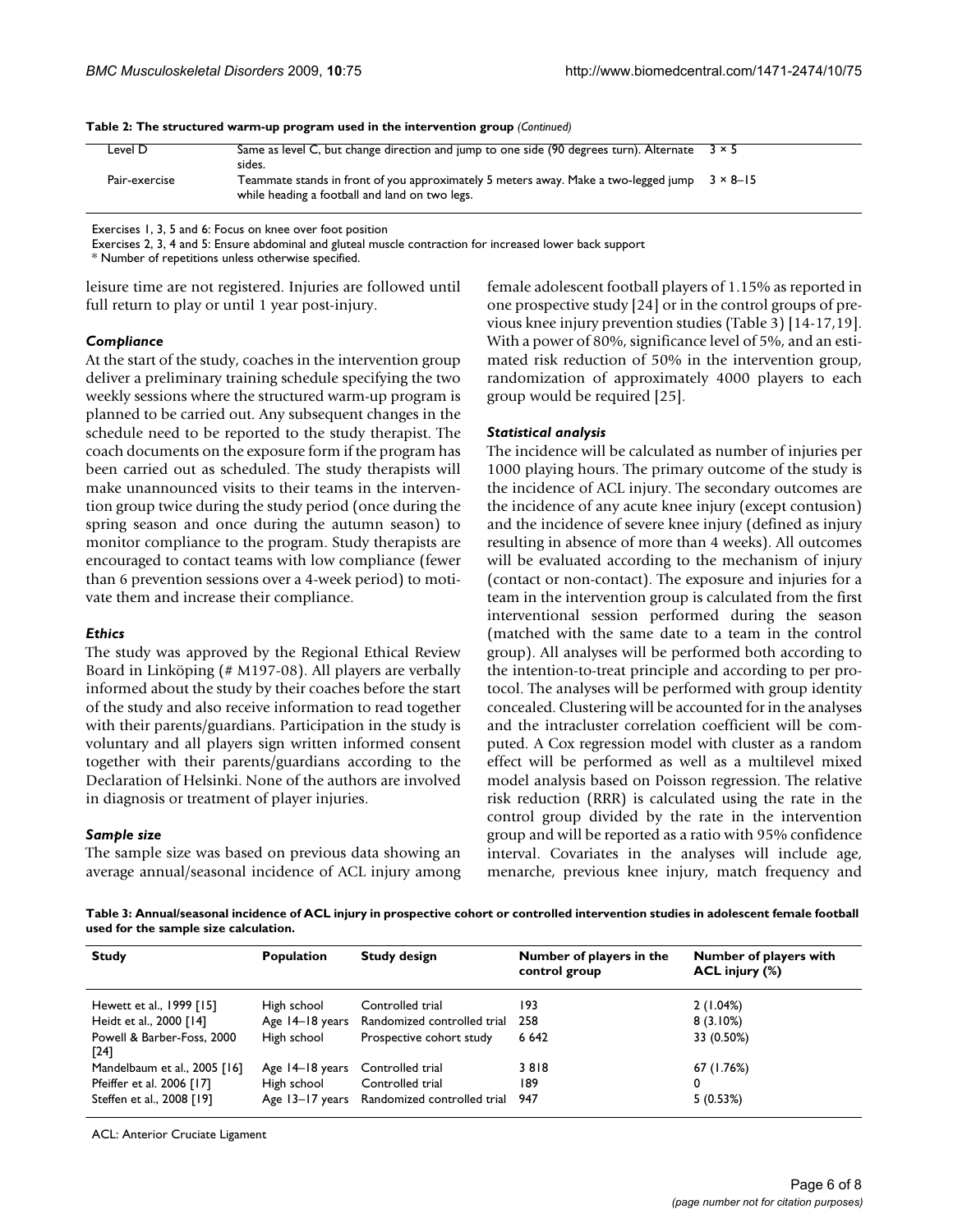match play with other teams than the player's own. The absolute risk reduction (ARR) is calculated using the rate in the control group minus the rate in the intervention group. The number needed to treat (NNT) will be calculated based on the ARR. All statistical tests will be 2-sided and a significance level of < 0.05 will be used.

## **Discussion**

Knee injuries in football are common regardless of age, gender or playing level, but adolescent females seem to have the highest risk. Prevention of knee injury would be beneficial for players, clubs, insurance companies, and society. This cluster randomized controlled trial is designed to evaluate the effect of a commercially available structured warm-up program in adolescent female football. The strengths of our study include the large study sample compared to most of previous research in the field [13-15,17-20] and the use of a recently validated methodology [22,23]. In addition, the documentation of background information and individual player exposure will allow us to evaluate the risk of knee injury and control for possible interaction or confounding factors.

One limitation of the present trial is that it was not possible to perform a power calculation for a cluster RCT from exposure-based incidence rates of ACL injury, since valid data is lacking in the literature. Consequently, we cannot know for sure that the study sample is large enough. Another limitation is that the sports physical therapists supporting the teams and evaluating knee injuries are not blinded to group allocation. We decided to favour a professional evaluation of players' acute knee injuries by the physical therapists and it was not possible to recruit additional therapists specifically to assist teams with data collection and to instruct and monitor compliance to the preventive program. Due to the nature of the intervention, blinding of players or coaches to group allocation is not possible. Study physicians evaluating severe knee injuries are, however, blinded to group allocation.

## **Competing interests**

The authors declare that they have no competing interests.

## **Authors' contributions**

MH and MW designed the study and are the principle researchers responsible for recruitment and data collection. IA contributed to the design of the study and performed the randomization. MH and MW are study guarantors. All authors contributed to the writing of the protocol and approved the final manuscript.

#### **Acknowledgements**

The authors thank Anneli Gustafsson, project assistant at the Swedish FA, Annica Näsmark, RPT, and member of the Medical Committee of the Swedish FA, and Per Renström, MD, PhD and head physician of the Swedish FA for their support as well as all coaches and players participating in the study.

#### **Funding**

The study was supported mainly by grants from the Swedish FA and Folksam Insurance Company. Grants were also received from the Swedish National Centre for Research in Sports.

#### **References**

- 1. Söderman K, Pietilä T, Alfredson H, Werner S: **[Anterior cruciate](http://www.ncbi.nlm.nih.gov/entrez/query.fcgi?cmd=Retrieve&db=PubMed&dopt=Abstract&list_uids=12121422) [ligament injuries in young females playing soccer at senior](http://www.ncbi.nlm.nih.gov/entrez/query.fcgi?cmd=Retrieve&db=PubMed&dopt=Abstract&list_uids=12121422) [levels.](http://www.ncbi.nlm.nih.gov/entrez/query.fcgi?cmd=Retrieve&db=PubMed&dopt=Abstract&list_uids=12121422)** *Scand J Med Sci Sports* 2002, **12:**65-68.
- 2. Faude O, Junge A, Kindermann W, Dvorak J: **[Risk factors for inju](http://www.ncbi.nlm.nih.gov/entrez/query.fcgi?cmd=Retrieve&db=PubMed&dopt=Abstract&list_uids=16825269)[ries in elite female soccer players.](http://www.ncbi.nlm.nih.gov/entrez/query.fcgi?cmd=Retrieve&db=PubMed&dopt=Abstract&list_uids=16825269)** *Br J Sports Med* 2006, **40:**785-790.
- 3. Waldén M, Hägglund M, Ekstrand J: **[High risk of new knee injury](http://www.ncbi.nlm.nih.gov/entrez/query.fcgi?cmd=Retrieve&db=PubMed&dopt=Abstract&list_uids=16432004) [in elite footballers with previous anterior cruciate ligament](http://www.ncbi.nlm.nih.gov/entrez/query.fcgi?cmd=Retrieve&db=PubMed&dopt=Abstract&list_uids=16432004) [injury.](http://www.ncbi.nlm.nih.gov/entrez/query.fcgi?cmd=Retrieve&db=PubMed&dopt=Abstract&list_uids=16432004)** *Br J Sports Med* 2006, **40:**158-162.
- 4. Lohmander LS, Östenberg , Englund M, Roos H: **[High prevalence](http://www.ncbi.nlm.nih.gov/entrez/query.fcgi?cmd=Retrieve&db=PubMed&dopt=Abstract&list_uids=15476248) [of knee osteoarthritis, pain, and functional limitations in](http://www.ncbi.nlm.nih.gov/entrez/query.fcgi?cmd=Retrieve&db=PubMed&dopt=Abstract&list_uids=15476248) female soccer players twelve years after anterior cruciate [ligament injury.](http://www.ncbi.nlm.nih.gov/entrez/query.fcgi?cmd=Retrieve&db=PubMed&dopt=Abstract&list_uids=15476248)** *Arthritis Rheum* 2004, **50:**3145-3152.
- 5. von Porat A, Roos EM, Roos H: **[High prevalence of osteoarthri](http://www.ncbi.nlm.nih.gov/entrez/query.fcgi?cmd=Retrieve&db=PubMed&dopt=Abstract&list_uids=14962961)[tis 14 years after an anterior cruciate ligament tear in male](http://www.ncbi.nlm.nih.gov/entrez/query.fcgi?cmd=Retrieve&db=PubMed&dopt=Abstract&list_uids=14962961) soccer players: a study of radiographic and patient relevant [outcomes.](http://www.ncbi.nlm.nih.gov/entrez/query.fcgi?cmd=Retrieve&db=PubMed&dopt=Abstract&list_uids=14962961)** *Ann Rheum Dis* 2004, **63:**269-273.
- 6. Prodromos CC, Han Y, Rogowski J, Joyce B, Shi K: **[A meta-analysis](http://www.ncbi.nlm.nih.gov/entrez/query.fcgi?cmd=Retrieve&db=PubMed&dopt=Abstract&list_uids=18063176) [of the incidence of anterior cruciate ligament tears as a func](http://www.ncbi.nlm.nih.gov/entrez/query.fcgi?cmd=Retrieve&db=PubMed&dopt=Abstract&list_uids=18063176)tion of gender, sport, and a knee injury-reduction regimen.** *Arthroscopy* 2007, **23:**1320-1325.
- 7. Shea KG, Pfeiffer R, Wang JH, Curtin M, Apel PJ: **[Anterior cruciate](http://www.ncbi.nlm.nih.gov/entrez/query.fcgi?cmd=Retrieve&db=PubMed&dopt=Abstract&list_uids=15502559) [ligament injury in pediatric and adolescent soccer players: an](http://www.ncbi.nlm.nih.gov/entrez/query.fcgi?cmd=Retrieve&db=PubMed&dopt=Abstract&list_uids=15502559) [analysis of insurance data.](http://www.ncbi.nlm.nih.gov/entrez/query.fcgi?cmd=Retrieve&db=PubMed&dopt=Abstract&list_uids=15502559)** *J Pediatr Orthop* 2004, **24:**623-628.
- 8. Faude O, Junge A, Kindermann W, Dvorak J: **[Injuries in female soc](http://www.ncbi.nlm.nih.gov/entrez/query.fcgi?cmd=Retrieve&db=PubMed&dopt=Abstract&list_uids=16093546)[cer players: a prospective study in the German national](http://www.ncbi.nlm.nih.gov/entrez/query.fcgi?cmd=Retrieve&db=PubMed&dopt=Abstract&list_uids=16093546) [league.](http://www.ncbi.nlm.nih.gov/entrez/query.fcgi?cmd=Retrieve&db=PubMed&dopt=Abstract&list_uids=16093546)** *Am J Sports Med* 2005, **33:**1694-1700.
- 9. Fuller CW, Dick RW, Corlette J, Schmalz R: **Comparison of the incidence, nature and cause of injuries sustained on grass and new generation artificial turf by male and female football players. Part 1: match injuries.** *Br J Sports Med* 2007, **41(Suppl 1):**20-26.
- 10. Fuller CW, Dick RW, Corlette J, Schmalz R: **Comparison of the incidence, nature and cause of injuries sustained on grass and new generation artificial turf by male and female football players. Part 2: training injuries.** *Br J Sports Med* 2007, **41(Suppl 1):**27-32.
- 11. Giza E, Mithöfer K, Farrell L, Zarins B, Gill T: **[Injuries in women's](http://www.ncbi.nlm.nih.gov/entrez/query.fcgi?cmd=Retrieve&db=PubMed&dopt=Abstract&list_uids=15793089) [professional soccer.](http://www.ncbi.nlm.nih.gov/entrez/query.fcgi?cmd=Retrieve&db=PubMed&dopt=Abstract&list_uids=15793089)** *Br J Sports Med* 2005, **39:**212-216.
- 12. Hewett TE, Myer GD, Ford KR: **[Anterior cruciate ligament inju](http://www.ncbi.nlm.nih.gov/entrez/query.fcgi?cmd=Retrieve&db=PubMed&dopt=Abstract&list_uids=16423913)[ries in female athletes: Part 1, mechanisms and risk factors.](http://www.ncbi.nlm.nih.gov/entrez/query.fcgi?cmd=Retrieve&db=PubMed&dopt=Abstract&list_uids=16423913)** *Am J Sports Med* 2006, **34:**299-311.
- 13. Gilchrist J, Mandelbaum BR, Melancon H, Ryan GW, Silvers HJ, Griffin LY, Watanabe DS, Dick RW, Dvorak J: **[A randomized controlled](http://www.ncbi.nlm.nih.gov/entrez/query.fcgi?cmd=Retrieve&db=PubMed&dopt=Abstract&list_uids=18658019) [trial to prevent noncontact anterior cruciate ligament injury](http://www.ncbi.nlm.nih.gov/entrez/query.fcgi?cmd=Retrieve&db=PubMed&dopt=Abstract&list_uids=18658019) [in female collegiate soccer players.](http://www.ncbi.nlm.nih.gov/entrez/query.fcgi?cmd=Retrieve&db=PubMed&dopt=Abstract&list_uids=18658019)** *Am J Sports Med* 2008, **36:**1476-1483.
- 14. Heidt RS Jr, Sweeterman LM, Carlonas RL, Traub JA, Tekulve FX: **[Avoidance of soccer injuries with preseason conditioning.](http://www.ncbi.nlm.nih.gov/entrez/query.fcgi?cmd=Retrieve&db=PubMed&dopt=Abstract&list_uids=11032220)** *Am J Sports Med* 2000, **28:**659-662.
- 15. Hewett TE, Lindenfeld TN, Riccobene JV, Noyes FR: **[The effect of](http://www.ncbi.nlm.nih.gov/entrez/query.fcgi?cmd=Retrieve&db=PubMed&dopt=Abstract&list_uids=10569353) [neuromuscular training on the incidence of knee injury in](http://www.ncbi.nlm.nih.gov/entrez/query.fcgi?cmd=Retrieve&db=PubMed&dopt=Abstract&list_uids=10569353) [female athletes.](http://www.ncbi.nlm.nih.gov/entrez/query.fcgi?cmd=Retrieve&db=PubMed&dopt=Abstract&list_uids=10569353)** *Am J Sports Med* 1999, **27:**699-705.
- 16. Mandelbaum BR, Silvers HS, Watanabe DS, Knarr JF, Thomas SD, Griffin LY, Kirkendall DT, Garrett W Jr: **[Effectiveness of a neu](http://www.ncbi.nlm.nih.gov/entrez/query.fcgi?cmd=Retrieve&db=PubMed&dopt=Abstract&list_uids=15888716)[romuscular and proprioceptive training program in prevent](http://www.ncbi.nlm.nih.gov/entrez/query.fcgi?cmd=Retrieve&db=PubMed&dopt=Abstract&list_uids=15888716)[ing anterior cruciate ligament injuries in female athletes.](http://www.ncbi.nlm.nih.gov/entrez/query.fcgi?cmd=Retrieve&db=PubMed&dopt=Abstract&list_uids=15888716)** *Am J Sports Med* 2005, **33:**1003-1010.
- 17. Pfeiffer RP, Shea KG, Roberts D, Grandstrand S, Bond L: **Lack of effect of a knee ligament injury prevention program on the incidence of noncontact anterior cruciate ligament injury.** *JBJS* 2006, **88-A:**1769-1774.
- 18. Soligard T, Myklebust G, Steffen K, Holme I, Silvers H, Bizzini M, Junge A, Dvorak J, Bahr R, Andersen TE: **[A comprehensive warm-up](http://www.ncbi.nlm.nih.gov/entrez/query.fcgi?cmd=Retrieve&db=PubMed&dopt=Abstract&list_uids=19066253) [programme to prevent injuries in female youth football – a](http://www.ncbi.nlm.nih.gov/entrez/query.fcgi?cmd=Retrieve&db=PubMed&dopt=Abstract&list_uids=19066253) [cluster randomised controlled trial.](http://www.ncbi.nlm.nih.gov/entrez/query.fcgi?cmd=Retrieve&db=PubMed&dopt=Abstract&list_uids=19066253)** *BMJ* 2008, **337:**a2469.